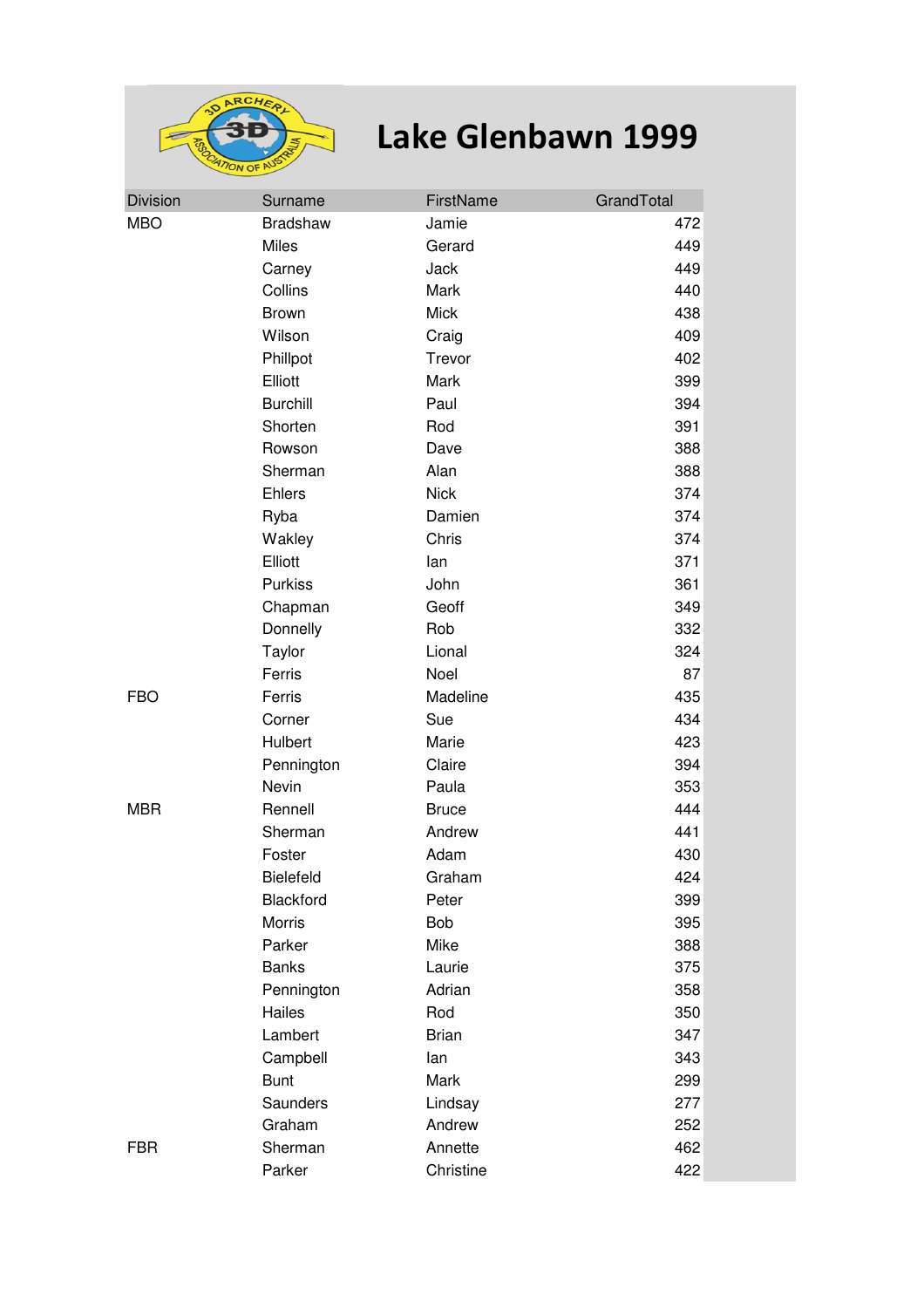

## **Lake Glenbawn 1999**

| <b>MBA</b>  | Elsley           | Grant        | 457 |
|-------------|------------------|--------------|-----|
|             | Leadbitter       | <b>Steve</b> | 419 |
|             | Hodgins          | George       | 418 |
|             | Gallen           | Simon        | 398 |
|             | Bauer            | Jason        | 375 |
|             | <b>Ballard</b>   | Mark         | 277 |
|             | Moran            | <b>Bruce</b> | 263 |
|             | Mort             | Wayne        | 194 |
|             | McKee            | Jason        | 137 |
|             | Okeefe           | Tom          | 55  |
| <b>FBF</b>  | <b>Bradshaw</b>  | Kerry        | 343 |
|             | <b>Brodrick</b>  | Gail         | 343 |
|             | Lambert          | Kellie       | 332 |
| <b>MCU</b>  | <b>Stein</b>     | Jim          | 356 |
|             | Turner           | <b>Brian</b> | 274 |
|             | Weir             | Simeon       | 255 |
|             | Gillard          | John         | 249 |
| <b>FCU</b>  | Leadbitter       | Estelle      | 399 |
|             | Okeefe           | Anja         | 213 |
|             | Hailes           | Sharon       | 194 |
|             | Elliott          | Joanne       | 15  |
| <b>RU</b>   | Woolaston        | John         | 388 |
|             | Mann             | Paul         | 381 |
|             | Oneil            | Mike         | 375 |
|             | Means            | lan          | 176 |
|             | Cottrell         | Rob          | 171 |
| <b>TRAD</b> | Corner           | Mark         | 278 |
| <b>MSR</b>  | Ward             | John         | 408 |
|             | <b>Butler</b>    | Len          | 380 |
|             | Ski              | John         | 367 |
|             | Bicknell         | Gavin        | 365 |
|             | <b>Bielefeld</b> | Phillip      | 291 |
|             | Melit            | Kim          | 175 |
| <b>YMR</b>  | <b>Burchill</b>  | Chris        | 445 |
|             | <b>Purkiss</b>   | Ben          | 433 |
|             | Campbell         | Danny        | 407 |
|             | Sherman          | Russell      | 342 |
|             | Shorten          | <b>Steve</b> | 340 |
| <b>YFR</b>  | Cotterell        | Camilla      | 289 |
| <b>YMF</b>  | <b>Banks</b>     | Shannon      | 434 |
| <b>YFF</b>  | <b>Ballard</b>   | Katherine    | 126 |
| YMU         | Anderson         | Matt         | 444 |
|             | Hailes           | Craig        | 337 |
|             | Moran            | Luke         | 278 |
|             |                  |              |     |